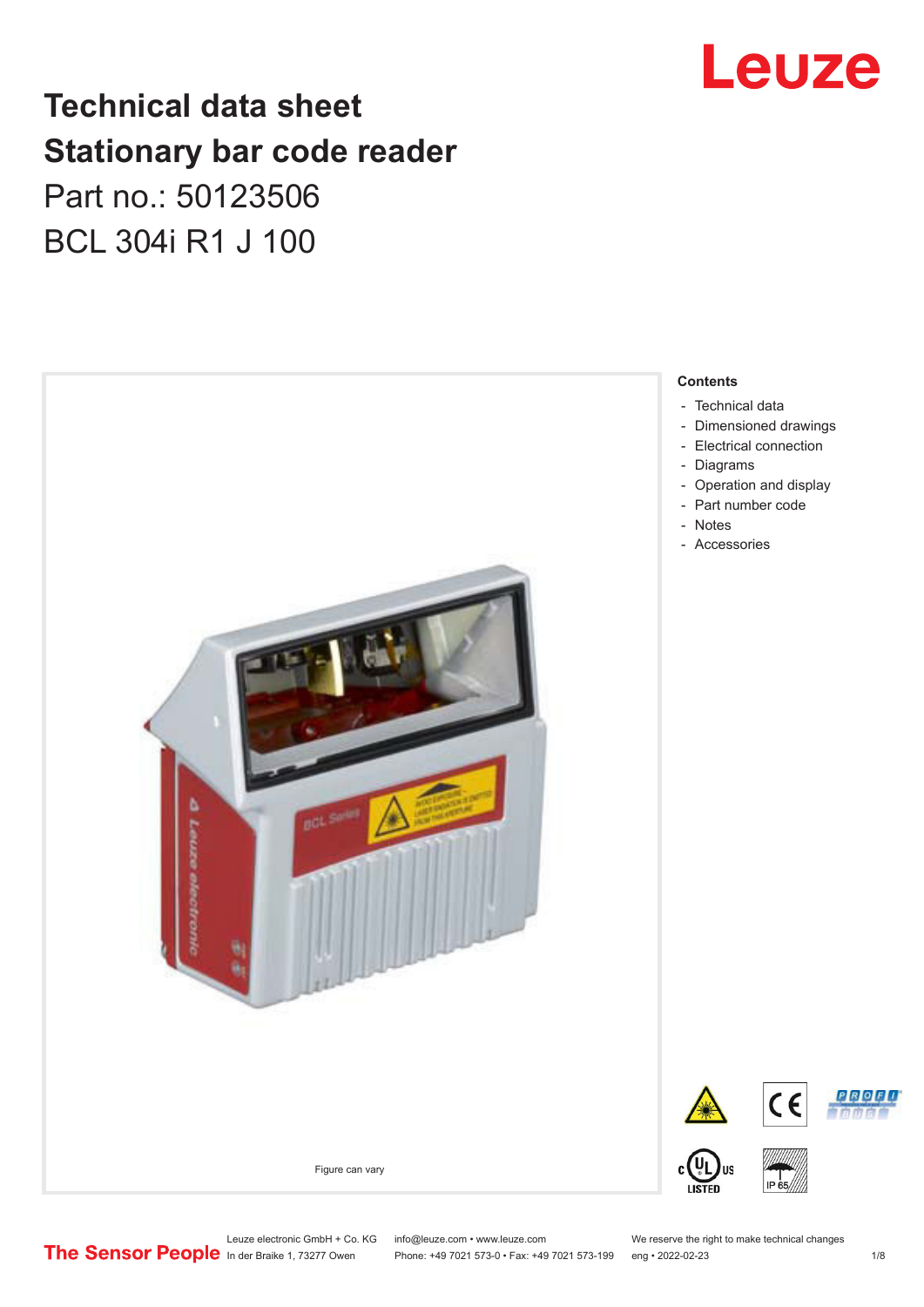### <span id="page-1-0"></span>**Technical data**

#### **Basic data**

| <b>Series</b>                              | <b>BCL 300i</b>             |
|--------------------------------------------|-----------------------------|
| <b>Functions</b>                           |                             |
| <b>Functions</b>                           | Alignment mode              |
|                                            | AutoConfig                  |
|                                            | AutoControl                 |
|                                            | AutoReflAct                 |
|                                            | Code fragment technology    |
|                                            | <b>LED</b> indicator        |
|                                            | Reference code comparison   |
| <b>Characteristic parameters</b>           |                             |
| <b>MTTF</b>                                | 110 years                   |
| <b>Read data</b>                           |                             |
| Code types, readable                       | 2/5 Interleaved             |
|                                            | Codabar                     |
|                                            | Code 128                    |
|                                            | Code 39                     |
|                                            | Code 93                     |
|                                            | <b>EAN 8/13</b>             |
|                                            | GS1 Databar Expanded        |
|                                            | <b>GS1 Databar Limited</b>  |
|                                            | GS1 Databar Omnidirectional |
|                                            | <b>UPC</b>                  |
| Scanning rate, typical                     | $1,000$ scans/s             |
| Bar codes per reading gate, max.<br>number | 64 Piece(s)                 |
| <b>Optical data</b>                        |                             |
| <b>Reading distance</b>                    | 100  600 mm                 |
|                                            | $ -$                        |

| nouuniy uivunoo                                           |                                                                  |
|-----------------------------------------------------------|------------------------------------------------------------------|
| Light source                                              | Laser, Red                                                       |
| Wavelength                                                | 655 nm                                                           |
| Laser class                                               | 1, IEC/EN 60825-1:2014                                           |
| <b>Transmitted-signal shape</b>                           | Continuous                                                       |
| Usable opening angle (reading field<br>opening)           | 60°                                                              |
| Modulus size                                              | $0.50.8$ mm                                                      |
| <b>Reading method</b>                                     | Raster scanner with deflecting mirror                            |
| <b>Beam deflection</b>                                    | By means of rotating polygon mirror<br>wheel + deflecting mirror |
| Light beam exit                                           | Lateral with deflecting mirror                                   |
| Raster (number of lines)                                  | 8 Piece(s)                                                       |
| Scanning field at scanner distance of<br>$100 \text{ mm}$ | $17 \text{ mm}$                                                  |
| Scanning field at scanner distance of<br>$200 \text{ mm}$ | 27 mm                                                            |
| Scanning field at scanner distance of<br>300 mm           | 38 mm                                                            |
| Scanning field at scanner distance of<br>400 mm           | 48 mm                                                            |

#### **Electrical data**

**Protective circuit** Polarity reversal protection

**Performance data Supply voltage U<sub>B</sub> Power consumption, max.** 4.5 W

18 ... 30 V, DC

| Inputs/outputs selectable                      |                                                                                               |
|------------------------------------------------|-----------------------------------------------------------------------------------------------|
| Output current, max.                           | 60 mA                                                                                         |
| Number of inputs/outputs selectable 2 Piece(s) |                                                                                               |
| Input current, max.                            | 8 mA                                                                                          |
| Interface                                      |                                                                                               |
| Type                                           | <b>PROFIBUS DP</b>                                                                            |
| <b>PROFIBUS DP</b>                             |                                                                                               |
| <b>Function</b>                                | Process                                                                                       |
| <b>Classification</b>                          | V <sub>1</sub>                                                                                |
| <b>Transmission speed</b>                      | $0$ Mbit/s                                                                                    |
| <b>Service interface</b>                       |                                                                                               |
|                                                |                                                                                               |
| Type                                           | <b>USB 2.0</b>                                                                                |
| USB                                            |                                                                                               |
| <b>Function</b>                                | Configuration via software                                                                    |
| <b>Connection</b>                              |                                                                                               |
| <b>Number of connections</b>                   | 1 Piece(s)                                                                                    |
|                                                |                                                                                               |
| <b>Connection 1</b><br><b>Function</b>         | <b>BUS IN</b>                                                                                 |
|                                                | <b>BUS OUT</b>                                                                                |
|                                                |                                                                                               |
|                                                | Connection to device                                                                          |
|                                                | Data interface<br>PWR / SW IN / OUT                                                           |
|                                                |                                                                                               |
|                                                | Service interface                                                                             |
| <b>Type of connection</b>                      | Plug connector, It is essential to use a<br>connection unit when commissioning the<br>device. |
| No. of pins                                    | $32 - pin$                                                                                    |
| Type                                           | Male                                                                                          |
| <b>Mechanical data</b>                         |                                                                                               |
| Design                                         | Cubic                                                                                         |
| Dimension (W x H x L)                          | 103 mm x 44 mm x 96 mm                                                                        |
| <b>Housing material</b>                        | Metal                                                                                         |
| <b>Metal housing</b>                           | Diecast aluminum                                                                              |
| Lens cover material                            | Glass                                                                                         |
| Net weight                                     | 350 <sub>g</sub>                                                                              |
| <b>Housing color</b>                           | Red                                                                                           |
|                                                | Silver                                                                                        |
| <b>Type of fastening</b>                       | Dovetail grooves                                                                              |
|                                                | Fastening on back                                                                             |
|                                                | Via optional mounting device                                                                  |
| <b>Operation and display</b>                   |                                                                                               |
| Type of display                                | LED                                                                                           |
| <b>Number of LEDs</b>                          | 2 Piece(s)                                                                                    |
| Type of configuration                          | Via web browser                                                                               |
| <b>Environmental data</b>                      |                                                                                               |
| Ambient temperature, operation                 | 040 °C                                                                                        |
| Ambient temperature, storage                   | $-20$ 70 °C                                                                                   |
| <b>Relative humidity (non-condensing)</b>      | 090%                                                                                          |
|                                                |                                                                                               |

Leuze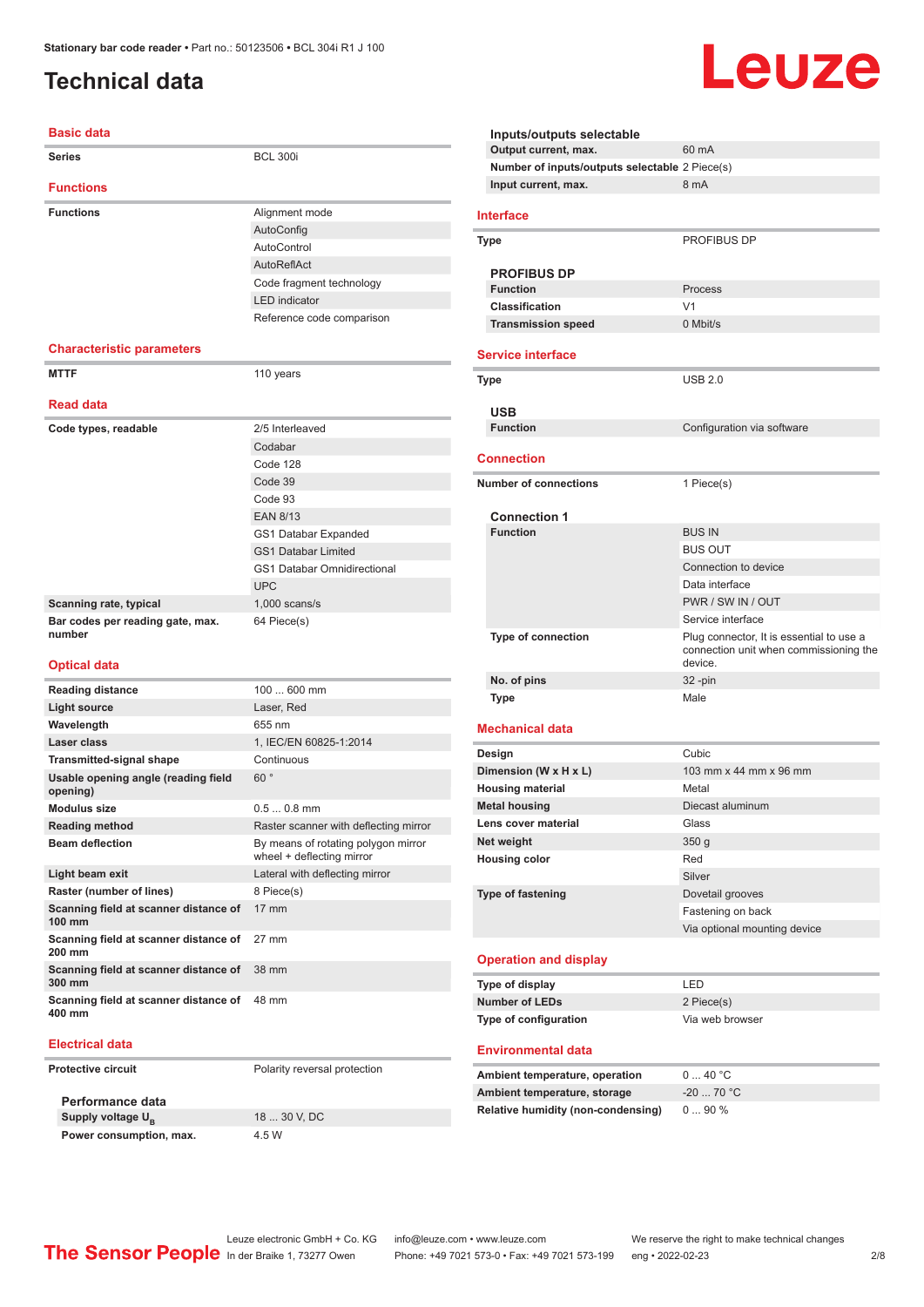### <span id="page-2-0"></span>**Technical data**

# Leuze

#### **Certifications**

| Degree of protection                                               | IP 65                    |
|--------------------------------------------------------------------|--------------------------|
| <b>Protection class</b>                                            | Ш                        |
| <b>Certifications</b>                                              | c UL US                  |
| Test procedure for EMC in accordance<br>with standard              | EN 55022                 |
|                                                                    | EN 61000-4-2, -3, -4, -6 |
| Test procedure for shock in<br>accordance with standard            | IEC 60068-2-27, test Ea  |
| Test procedure for continuous shock<br>in accordance with standard | IEC 60068-2-29, test Eb  |
| Test procedure for vibration in<br>accordance with standard        | IEC 60068-2-6, test Fc   |

#### **Classification**

| <b>Customs tariff number</b> | 84719000 |
|------------------------------|----------|
| <b>ECLASS 5.1.4</b>          | 27280102 |
| <b>ECLASS 8.0</b>            | 27280102 |
| <b>ECLASS 9.0</b>            | 27280102 |
| ECLASS 10.0                  | 27280102 |
| <b>ECLASS 11.0</b>           | 27280102 |
| ECLASS 12.0                  | 27280102 |
| <b>ETIM 5.0</b>              | EC002550 |
| <b>ETIM 6.0</b>              | EC002550 |
| <b>ETIM 7.0</b>              | EC002550 |

### **Dimensioned drawings**

All dimensions in millimeters





- B Deflection angle of the laser beam: ± 30 °
- C M4 thread (5 deep)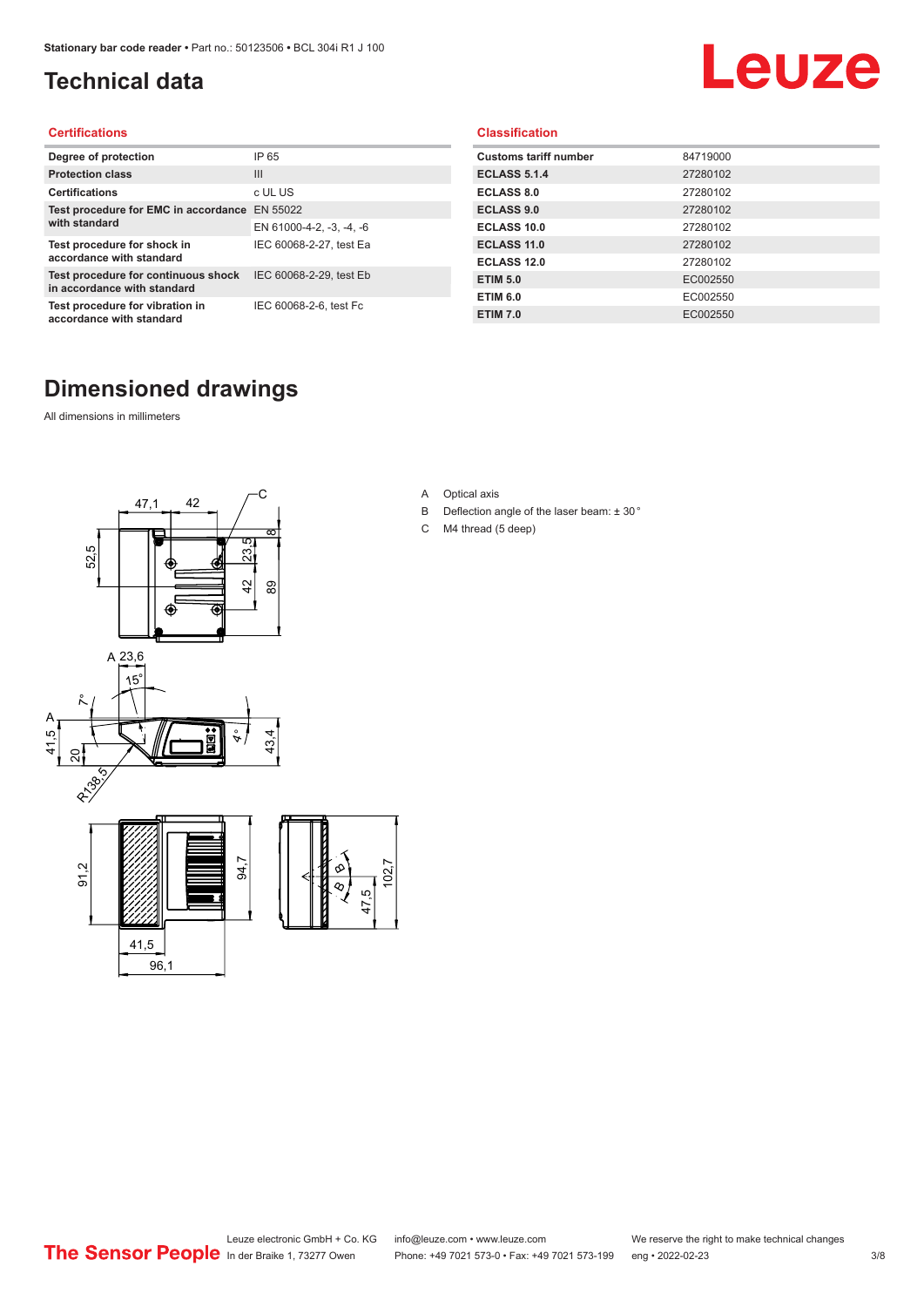#### <span id="page-3-0"></span>**Electrical connection**

# Leuze

#### **Connection 1**

| <b>Function</b>    | <b>BUS IN</b>                                                              |
|--------------------|----------------------------------------------------------------------------|
|                    | <b>BUS OUT</b>                                                             |
|                    | Connection to device                                                       |
|                    | Data interface                                                             |
|                    | PWR / SW IN / OUT                                                          |
|                    | Service interface                                                          |
| Type of connection | Plug connector                                                             |
| Type of connection | It is essential to use a connection unit when<br>commissioning the device. |
| No. of pins        | $32 - pin$                                                                 |
| Type               | Male                                                                       |

#### **Diagrams**

#### Reading field curve



x Reading field distance [mm]

y Reading field width [mm]

## **Operation and display**

| <b>LED</b> |            | <b>Display</b>                        | <b>Meaning</b>                  |
|------------|------------|---------------------------------------|---------------------------------|
|            | <b>PWR</b> | Green, flashing                       | Device ok, initialization phase |
|            |            | Green, continuous light               | Device OK                       |
|            |            | Green, briefly off - on               | Reading successful              |
|            |            | green, briefly off - briefly red - on | Reading not successful          |
|            |            | Orange, continuous light              | Service mode                    |
|            |            |                                       |                                 |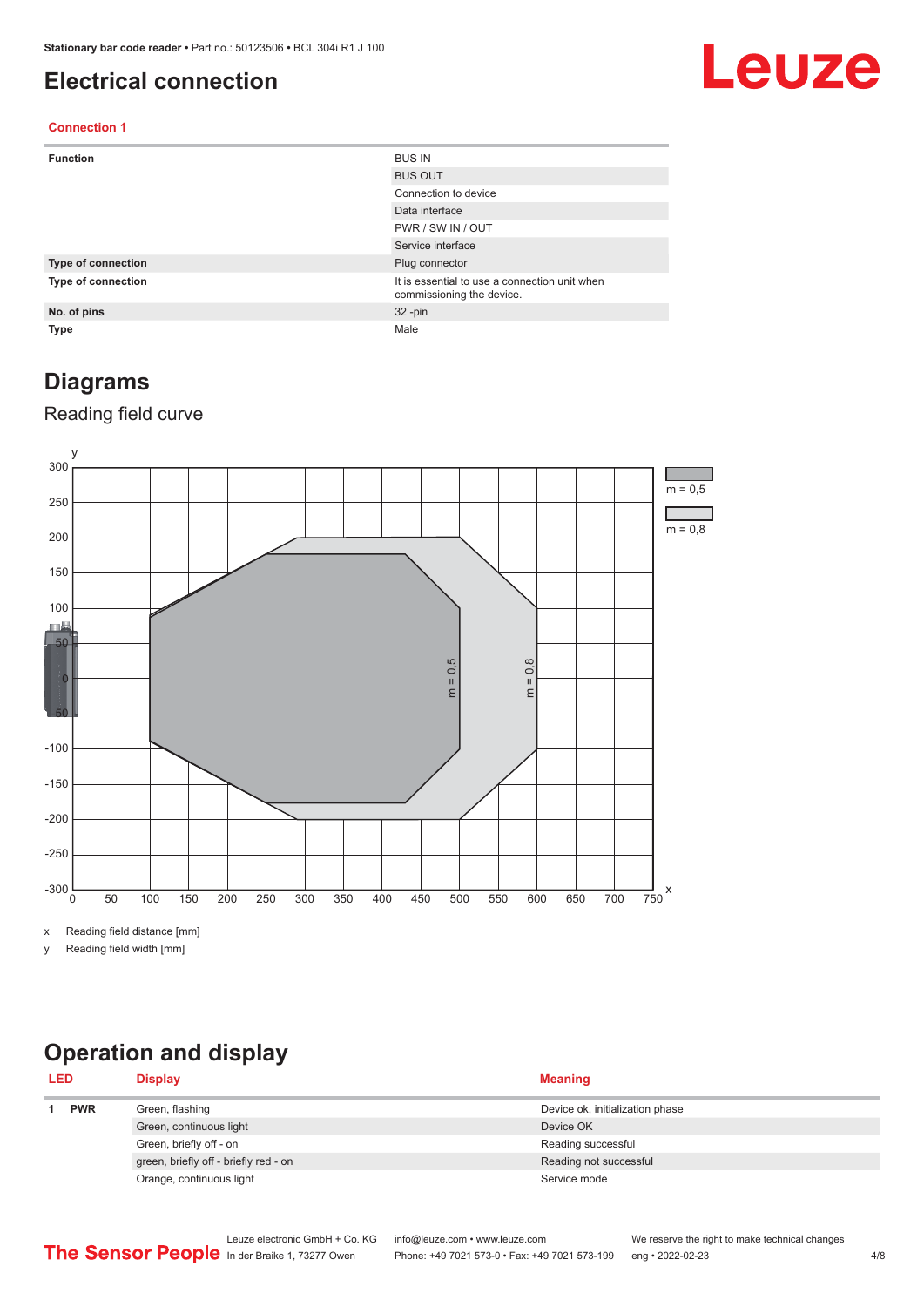### <span id="page-4-0"></span>**Operation and display**

# Leuze

| <b>LED</b>  |            | <b>Display</b>          | <b>Meaning</b>         |
|-------------|------------|-------------------------|------------------------|
|             | <b>PWR</b> | Red, flashing           | Device OK, warning set |
|             |            | Red, continuous light   | Error, device error    |
| $2^{\circ}$ | <b>NET</b> | Green, flashing         | Initialization         |
|             |            | Green, continuous light | Bus operation ok       |
|             |            | Red, flashing           | Communication error    |
|             |            | Red, continuous light   | Bus error              |

#### **Part number code**

Part designation: **BCL XXXX YYZ AAA BB CCCC**

| <b>BCL</b>         | <b>Operating principle</b><br>BCL: bar code reader                                                                                                                                                                                       |
|--------------------|------------------------------------------------------------------------------------------------------------------------------------------------------------------------------------------------------------------------------------------|
| <b>XXXX</b>        | Series/interface (integrated fieldbus technology)<br>300i: RS 232 / RS 422 (stand-alone)<br>301i: RS 485 (multiNet slave)<br>304i: PROFIBUS DP<br>308i: EtherNet TCP/IP, UDP<br>338i: EtherCAT<br>348i: PROFINET RT<br>358i: EtherNet/IP |
| YY                 | <b>Scanning principle</b><br>S: line scanner (single line)<br>R1: line scanner (raster)<br>O: oscillating-mirror scanner (oscillating mirror)                                                                                            |
| z                  | <b>Optics</b><br>N: High Density (close)<br>M: Medium Density (medium distance)<br>F: Low Density (remote)<br>L: Long Range (very large distances)<br>J: ink-jet (depending on the application)                                          |
| <b>AAA</b>         | <b>Beam exit</b><br>100: lateral<br>102: front                                                                                                                                                                                           |
| <b>BB</b>          | <b>Special equipment</b><br>D: With display<br>H: With heating<br>DH: optionally with display and heating<br>P: plastic exit window                                                                                                      |
| CCCC               | <b>Functions</b><br>F007: optimized process data structure                                                                                                                                                                               |
| <b>Sales State</b> |                                                                                                                                                                                                                                          |

| <b>Note</b>                                                                                  |
|----------------------------------------------------------------------------------------------|
| % A list with all available device types can be found on the Leuze website at www.leuze.com. |

#### **Notes**

| <b>Observe intended use!</b>                                                                                                                                                                                                  |
|-------------------------------------------------------------------------------------------------------------------------------------------------------------------------------------------------------------------------------|
| $\%$ This product is not a safety sensor and is not intended as personnel protection.<br>$\%$ The product may only be put into operation by competent persons.<br>₿ Only use the product in accordance with its intended use. |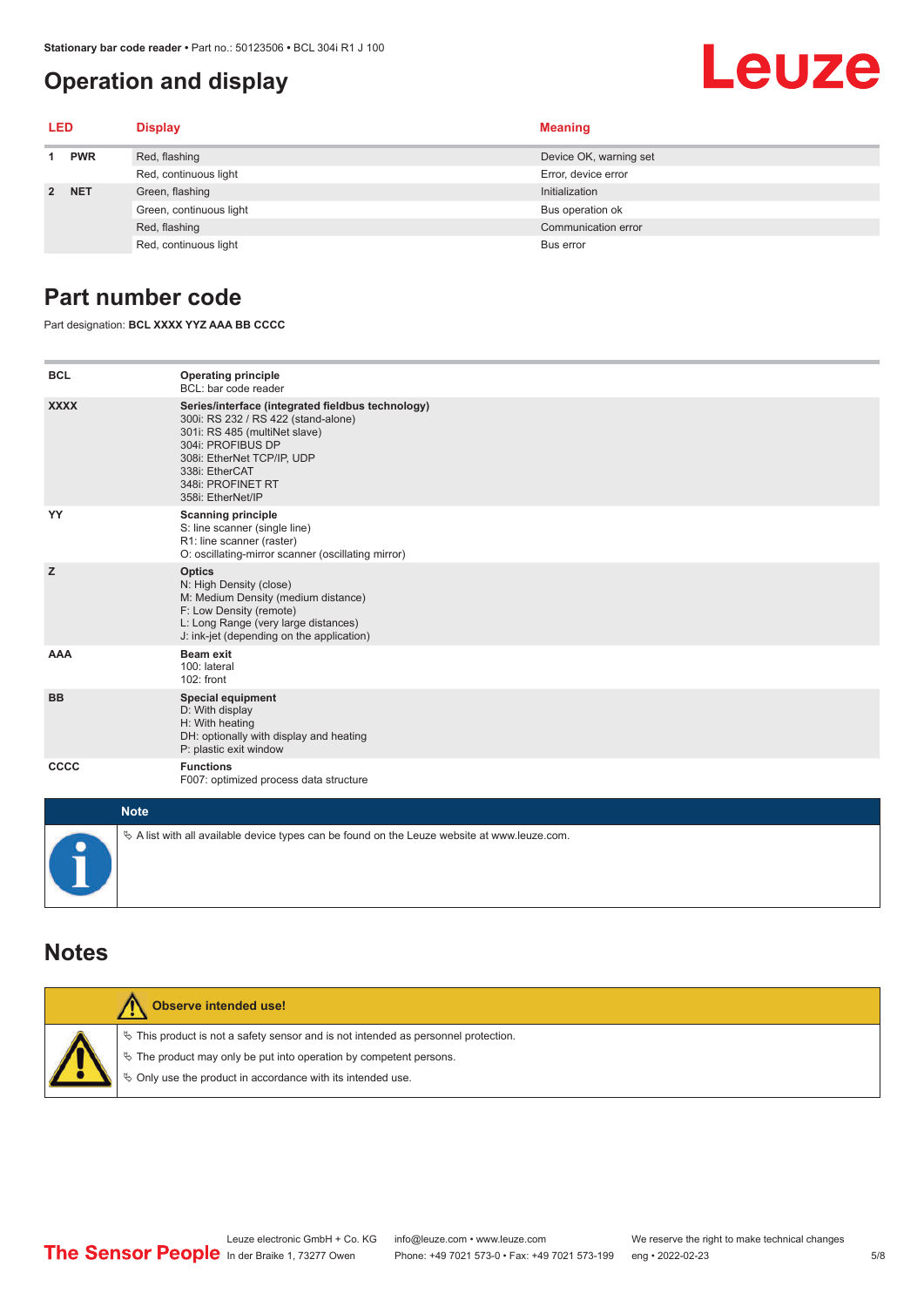#### <span id="page-5-0"></span>**Notes**

| The device satisfies the requirements of IEC/EN 60825-1:2014 safety requlations for a product of laser class 1 and complies with 21 CFR 1040.10 except<br>for conformance with IEC 60825-1 Ed. 3., as described in Laser Notice No. 56, dated May 8, 2019.<br>纂<br>$\%$ Observe the applicable statutory and local laser protection regulations.<br>$\%$ The device must not be tampered with and must not be changed in any way.<br>There are no user-serviceable parts inside the device.<br>Repairs must only be performed by Leuze electronic GmbH + Co. KG. | <b>ATTENTION! LASER RADIATION - CLASS 1 LASER PRODUCT</b> |
|------------------------------------------------------------------------------------------------------------------------------------------------------------------------------------------------------------------------------------------------------------------------------------------------------------------------------------------------------------------------------------------------------------------------------------------------------------------------------------------------------------------------------------------------------------------|-----------------------------------------------------------|
|                                                                                                                                                                                                                                                                                                                                                                                                                                                                                                                                                                  |                                                           |

#### **Accessories**

### Connection technology - Connection cables

|  |  | Part no. | <b>Designation</b>      | <b>Article</b>   | <b>Description</b>                                                                                                                                                                                 |
|--|--|----------|-------------------------|------------------|----------------------------------------------------------------------------------------------------------------------------------------------------------------------------------------------------|
|  |  | 50135243 | KD PB-M12-4A-P3-<br>050 | Connection cable | Suitable for interface: PROFIBUS DP<br>Connection 1: Connector, M12, Axial, Female, B-coded, 5-pin<br>Connection 2: Open end<br>Shielded: Yes<br>Cable length: 5,000 mm<br>Sheathing material: PUR |
|  |  | 50132079 | KD U-M12-5A-V1-<br>050  | Connection cable | Connection 1: Connector, M12, Axial, Female, A-coded, 5-pin<br>Connection 2: Open end<br>Shielded: No<br>Cable length: 5,000 mm<br>Sheathing material: PVC                                         |
|  |  | 50135248 | KS PB-M12-4A-P3-<br>050 | Connection cable | Suitable for interface: PROFIBUS DP<br>Connection 1: Connector, M12, Axial, Male, B-coded, 5-pin<br>Connection 2: Open end<br>Shielded: Yes<br>Cable length: 5,000 mm<br>Sheathing material: PUR   |

#### Connection technology - Interconnection cables

|                 |        | Part no. | <b>Designation</b>              | <b>Article</b>        | <b>Description</b>                                                                                                                                                                                                                    |
|-----------------|--------|----------|---------------------------------|-----------------------|---------------------------------------------------------------------------------------------------------------------------------------------------------------------------------------------------------------------------------------|
| $\alpha$ o<br>扁 | $\Box$ | 50117011 | KB USB A - USB<br>miniB         | Service line          | Suitable for interface: USB<br>Connection 1: USB<br>Connection 2: USB<br>Shielded: Yes<br>Cable length: 1,500 mm<br>Sheathing material: PVC                                                                                           |
|                 |        | 50135254 | KDS PB-M12-4A-<br>M12-4A-P3-050 | Interconnection cable | Suitable for interface: PROFIBUS DP<br>Connection 1: Connector, M12, Axial, Female, B-coded, 5-pin<br>Connection 2: Connector, M12, Axial, Male, B-coded, 4-pin<br>Shielded: Yes<br>Cable length: 5,000 mm<br>Sheathing material: PUR |

Leuze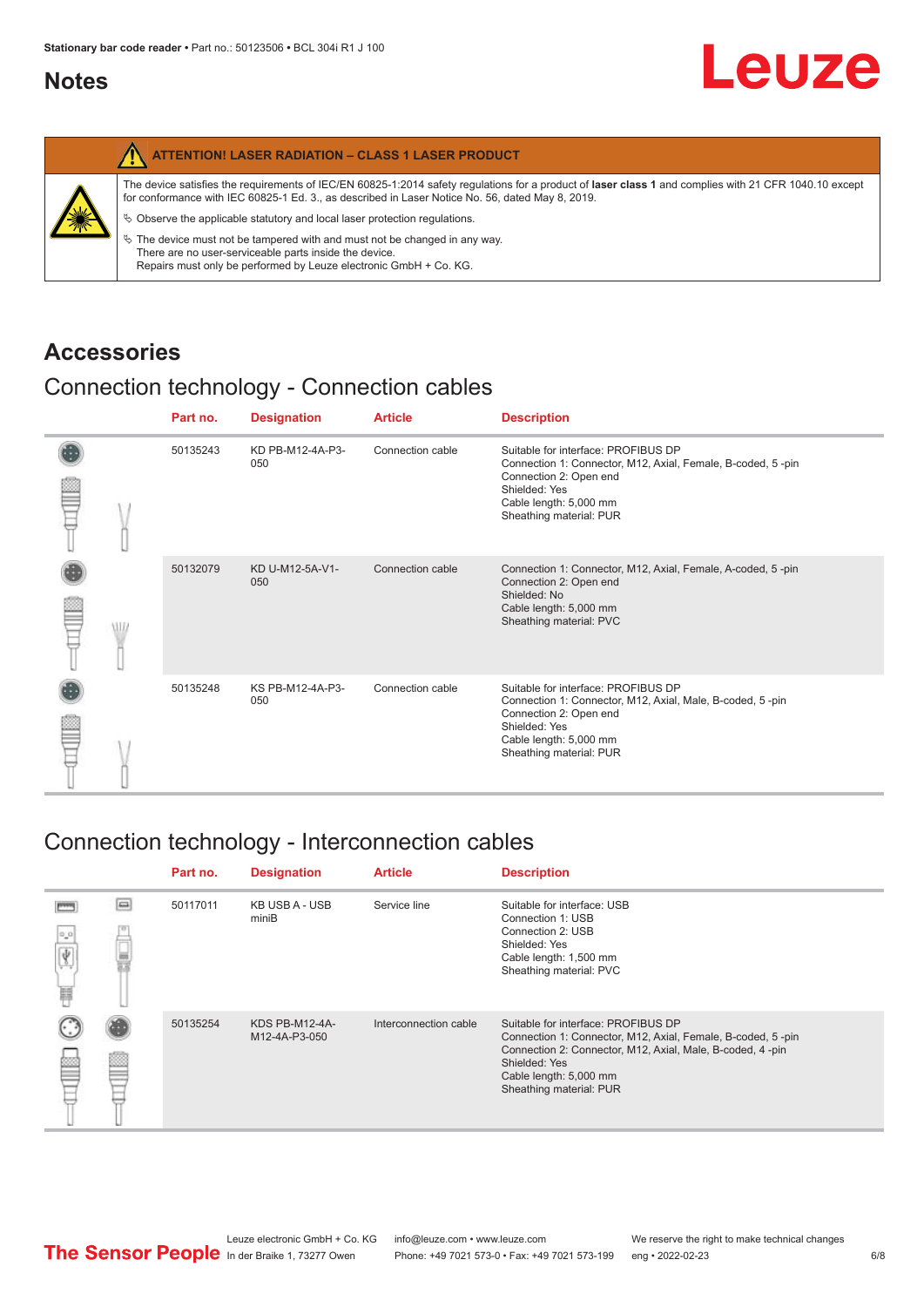**Accessories**

# Leuze

## Connection technology - Terminating resistors

| Part no. | <b>Designation</b> | <b>Article</b>  | <b>Description</b>                                                                                                                 |
|----------|--------------------|-----------------|------------------------------------------------------------------------------------------------------------------------------------|
| 50038539 | TS 02-4-SA         | Terminator plug | Suitable for: MultiNet Plus, PROFIBUS DP<br>Function: Bus termination<br>Connection 1: Connector, M12, Axial, Male, B-coded, 4-pin |

#### Connection technology - Connection boxes

| Part no.   | <b>Designation</b> | <b>Article</b>  | <b>Description</b>                                                                                                                         |
|------------|--------------------|-----------------|--------------------------------------------------------------------------------------------------------------------------------------------|
| 50116465*  | MK 304             | Connection unit | Suitable for: BCL 304i, BPS 304i<br>Suitable for interface: PROFIBUS DP<br>Number of connections: 4 Piece(s)<br>Connection: Terminal       |
| 50116470 * | <b>MS 304</b>      | Connection unit | Suitable for: BCL 304i, BPS 304i<br>Suitable for interface: PROFIBUS DP<br>Number of connections: 4 Piece(s)<br>Connection: Connector, M12 |

\* Necessary accessories, please order separately

### Mounting technology - Mounting brackets

|                      | Part no. | <b>Designation</b> | <b>Article</b>  | <b>Description</b>                                                                                                                                                                            |
|----------------------|----------|--------------------|-----------------|-----------------------------------------------------------------------------------------------------------------------------------------------------------------------------------------------|
| $\sqrt{2}$<br>۱۰<br> | 50121433 | BT 300 W           | Mounting device | Design of mounting device: Angle, L-shape<br>Fastening, at system: Through-hole mounting<br>Mounting bracket, at device: Screw type<br>Type of mounting device: Adjustable<br>Material: Metal |

## Mounting technology - Rod mounts

| Part no. | <b>Designation</b> | <b>Article</b>  | <b>Description</b>                                                                                                                                                                                                                                                |
|----------|--------------------|-----------------|-------------------------------------------------------------------------------------------------------------------------------------------------------------------------------------------------------------------------------------------------------------------|
| 50121435 | BT 56 - 1          | Mounting device | Functions: Static applications<br>Design of mounting device: Mounting system<br>Fastening, at system: For 12 mm rod, For 14 mm rod, For 16 mm rod<br>Mounting bracket, at device: Clampable<br>Material: Metal<br>Tightening torque of the clamping jaws: $8 N·m$ |